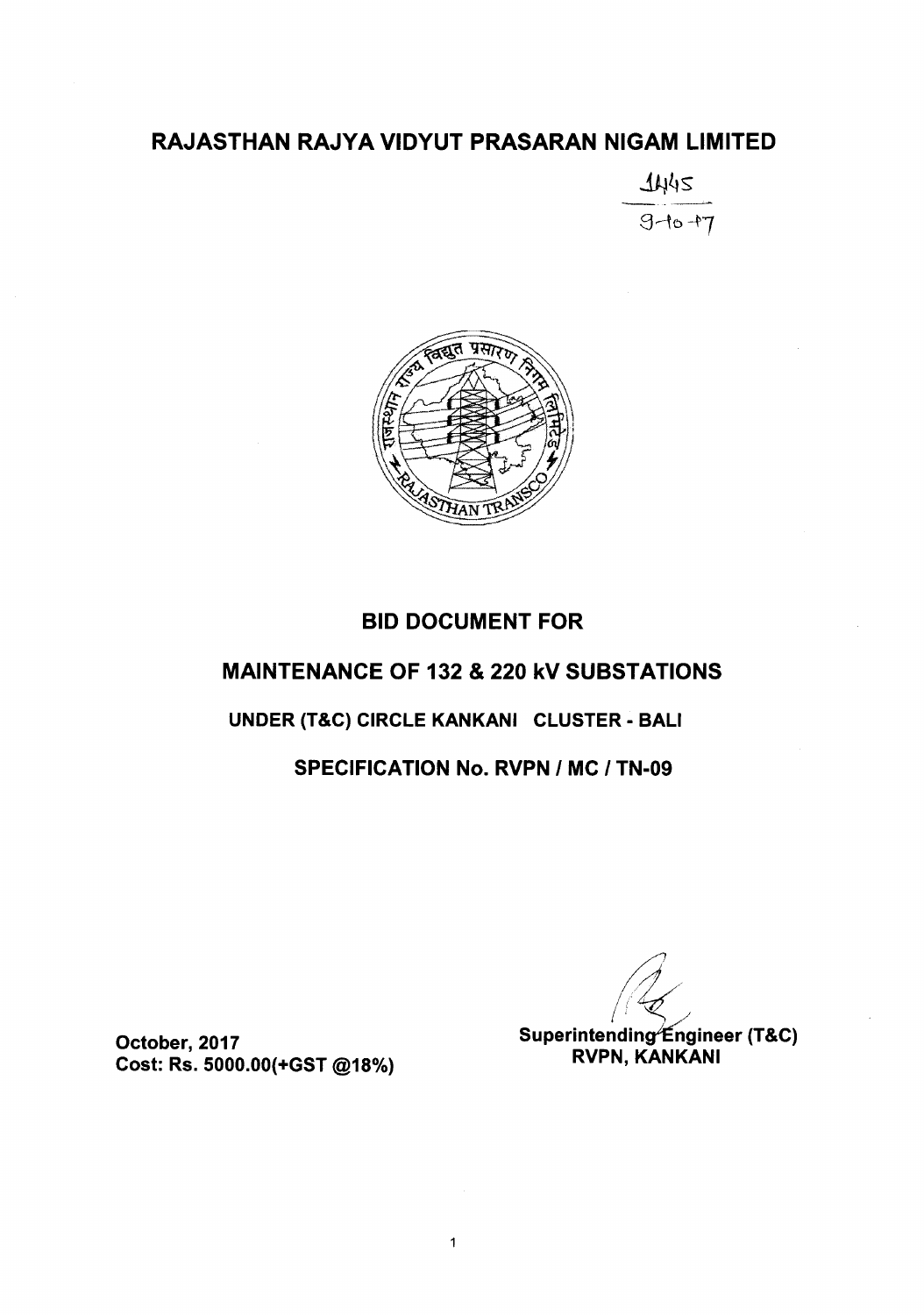#### BID INFORMATION COVER SHEET

#### RAJASTHAN RAJYA VIDYUT PRASARAN NIGAM LIMITED

#### (AN ISO 9001:2008 CERTIFIED COMPANY) Corporate Identity Number (CIN) : L40109RJ2000SGC016485 REGD. OFFICE VIDYUT BHAWAN, JANPATH, JYOTI NAGAR, JAIPUR-302005 OFFICE OF THE SUPERINTENDING ENGINEER (T&C) RVPN, KANKANI

Telephone Nos.:- 0291-2741546

Email Address: se.tnc.kankani@rvpn.co.in BIDS ARE INVITED IN E-BID SYSTEM UNDER SPECIFICATION NO. RVPN *I* MC *I* TN- 09 FOR MAINTENANCE OF EHV SUBSTATIONS UNDER (T&C) CIRCLE KANKANI CLUSTER - BALI BIDS ARE TO BE SUBMITTED ONLINE IN ELECTRONIC FORMAT ON WEBSITE http://eproc.rajasthan.gov.in

| <b>Cost of Bid documents</b>  | Re 5000/- (Rupees five thousand only) plus GST @18%                                                                                                                                                                                                                                                              |
|-------------------------------|------------------------------------------------------------------------------------------------------------------------------------------------------------------------------------------------------------------------------------------------------------------------------------------------------------------|
| <b>Processing Fee of RISL</b> | Rs. 1000.00 (Rupees One thousand only)                                                                                                                                                                                                                                                                           |
| Validity                      | 120 days after the date of Opening of Techno-<br><b>Commercial Bid.</b>                                                                                                                                                                                                                                          |
| <b>Bid Security</b>           | Amount of Bid Security: Rs.2, 39,380/- (Rs. Two lakh thirty<br>nine thousand three hundred eighty only) by Demand Draft<br>(DD) / Banker's Cheque in favour of Accounts Officer<br>(T&C), RVPN, KANKANI or in the form of Bank Guarantee<br>in favour of Superintending Engineer (T&C), RVPN,<br><b>TONIONIE</b> |
| <b>Bidding Procedure</b>      | Single Stage Two Envelope Bidding Procedure                                                                                                                                                                                                                                                                      |

#### NOTES:

1. The specification comprises of followings:-



2. The Bid Security deposit is essential; otherwise the bid will be ignored.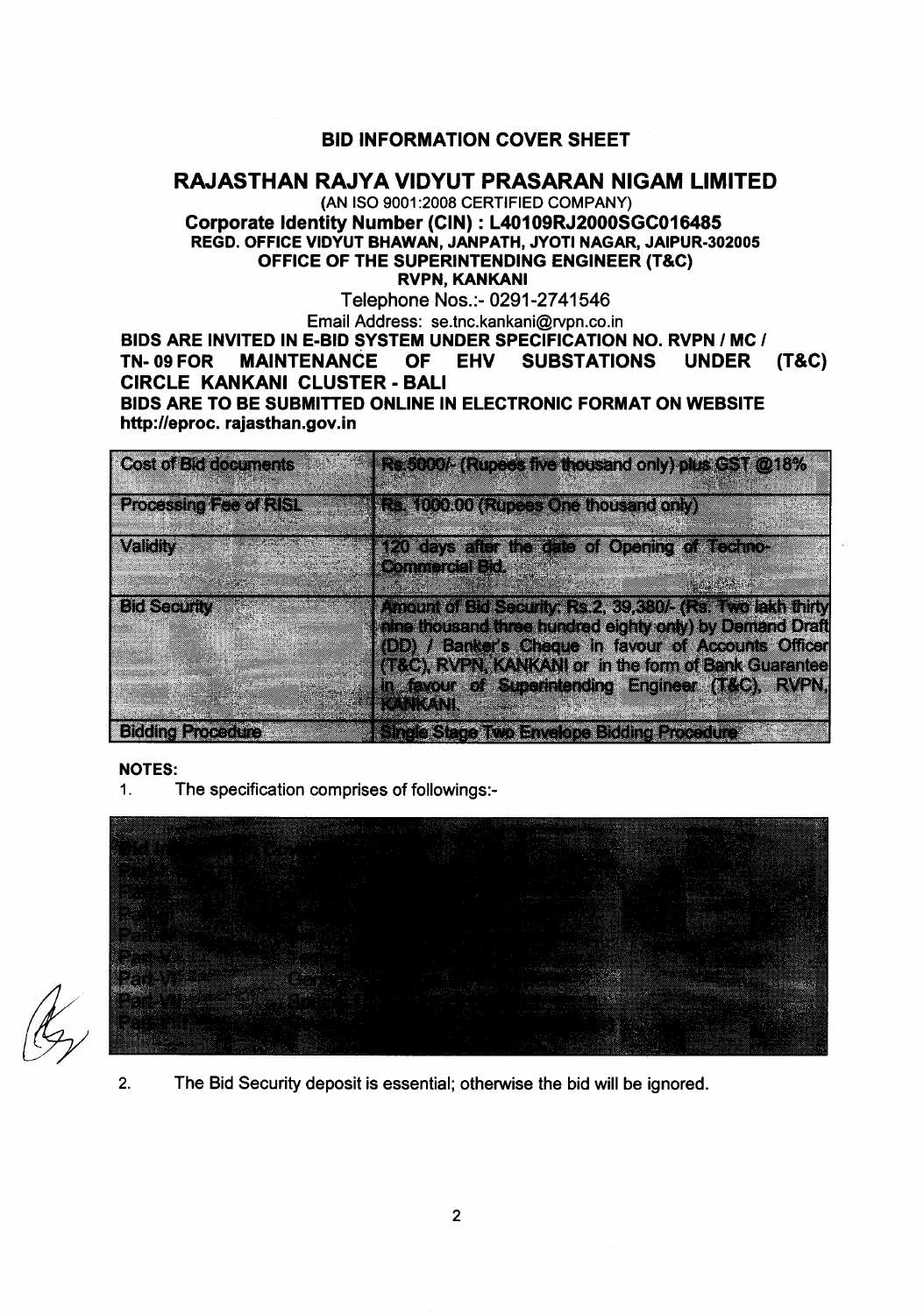#### 3. IMPORTANT DATES:

| (i)   | Date of downloading of<br><b>Bid specification</b>                                  |                                                                                               | 13/10/2017 from 10:00 Hrs. http://eproc.rajasthan.gov.in                                                                     |
|-------|-------------------------------------------------------------------------------------|-----------------------------------------------------------------------------------------------|------------------------------------------------------------------------------------------------------------------------------|
| (ii)  | Deposit of Cost of Bid<br>Specification,<br>Processing Fee & Bid<br><b>Security</b> | 10/11/2017 up to 15:00<br>Hrs.                                                                | Office of<br>the<br>Superintending<br>Engineer (T&C), Rajasthan<br>Rajya Vidyut Prasaran<br><b>Nigam</b><br>Limited, KANKANI |
| (iii) | Date of Pre-bid meeting                                                             | 25/10/2017<br>3.00 PM                                                                         | Office of the Superintending<br>Engineer(T&C), Rajasthan<br>RajyaVidyut Prasaran<br>Nigam<br>Limited, KANKANI                |
| (iv)  | Start date & time of<br>submission of electronic<br>bid                             | 13/10/2017 from 10:00<br>Hrs.                                                                 | http://eproc.rajasthan.gov.in                                                                                                |
| (v)   | Last date & time of<br>submission of electronic<br>bid                              |                                                                                               | 12/11/2017 up to 18:00 Hrs. http://eproc.rajasthan.gov.in                                                                    |
| (vi)  | <b>Opening of Techno-</b><br><b>Commercial Bid</b>                                  | 13/11/2017 at 11:00 Hrs.                                                                      | http://eproc.rajasthan.gov.in                                                                                                |
| (vii) | <b>Opening of Price Bid</b>                                                         | To be intimated<br>separately to the<br>qualified bidders<br>through e-<br>procurement portal | http://eproc.rajasthan.gov.in                                                                                                |

- 4. The bidders are requested to submit their bids prior to deadline for submission to avoid Non-submission of their bids up to prescribed date & time due to nonavailability *I* hanging of website at last moments or any reason whatsoever. The last date of submission of bids will not be extended on such accounts.
- 5. Furnishing of Bid Security as per Clause No.11 of ITB of this specification & proof for deposit of Bid Security, e-Bid processing fees & cost of Bid Document before technocommercial bid opening is essential otherwise the techno-commercial bid in electronic form (Cover- II) will not be opened.
- 6. (i) The bidder will have to deposit prescribed cost of Bid Document by DD *1* Banker's Cheque payable in favour of the Accounts Officer (T&C), RVPN, KANKANI up to stipulated date & time in the office of the Superintending Engineer (T&C), RVPN, KANKANland obtains a receipt thereof and they shall up load the receipt along with their online bid.

(ii) The bidder will have to deposit bid security i.e Rs. *2,39,3801-* only by DD *1* Banker's Cheque payable in favour of Accounts Officer (T&C), RVPN, KANKANlpayable at JODHPUR or in the form of bank guarantee in favour of Superintending Engineer (T&C), RVPN, KANKANI prior to stipulated date & time in the office of the Superintending Engineer (T&C), RVPN, KANKANI and obtain a receipt thereof and they shall up load the receipt along with their online bid.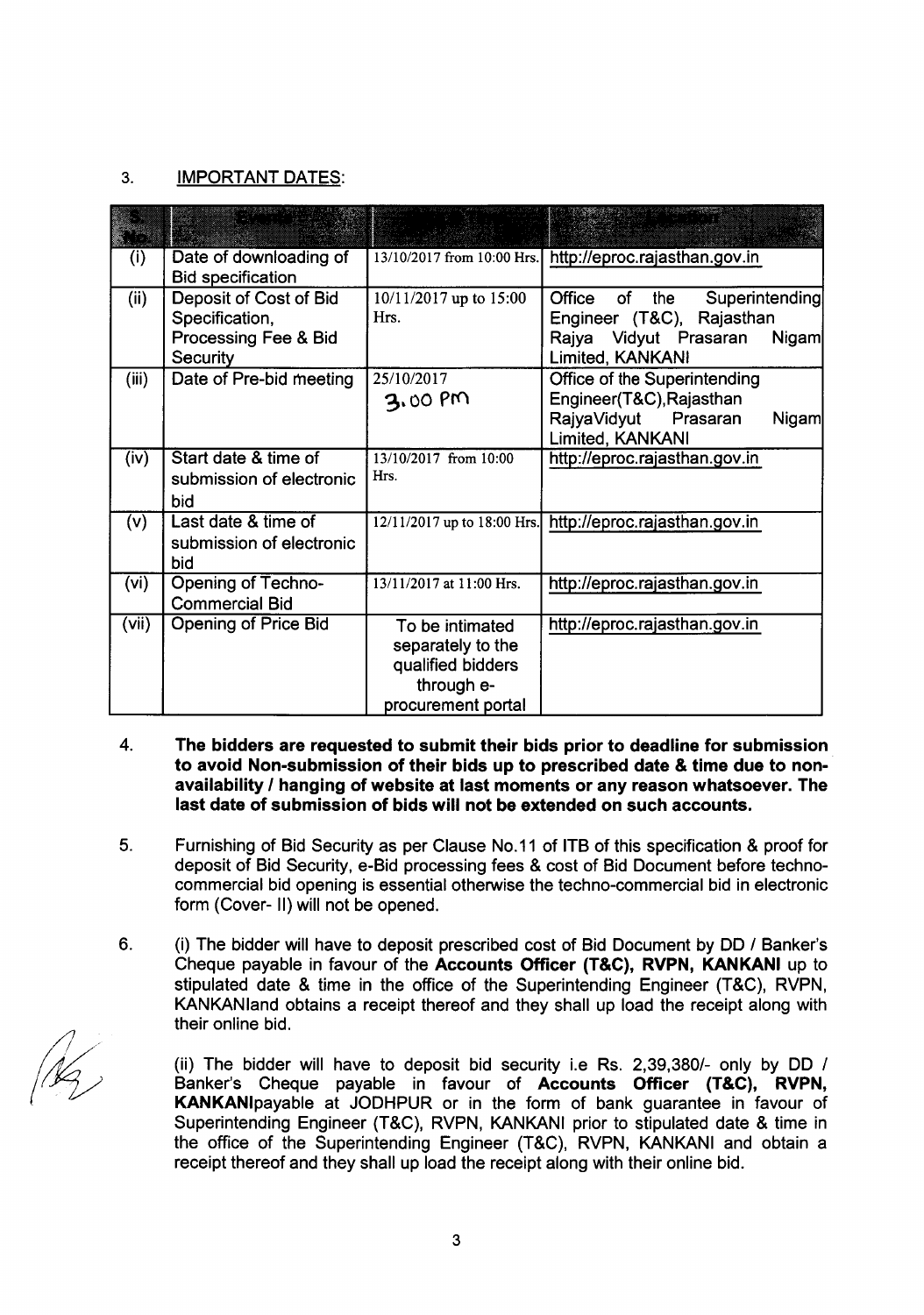(iii) The bidder will have to deposit prescribed Processing Fee for RajCOMP Info Systems Ltd. by DO *I* Banker's Cheque in favour of Managing Director, RISL, payable at Jaipur up to stipulated date & time in the office of the Superintending Engineer (T&C), RVPN, KANKANI and obtain an acknowledgement thereof and they shall up load the acknowledgement along with their online bid.

- 7. The bidder shall ensure that his bid is submitted *I* furnished strictly in the manner detailed in the Bid Documents.
- 8. The bidders should provide complete information at the time of submission of bid. However, if the bidders are asked to furnish some clarification *I* confirmation *I* documents, the bidders are required to furnish the same within specified time failing which; the case shall be finalised / decided on the basis of available information. The responsibility of their bid being ignored on account of delay in furnishing of desired information / documents shall be of the bidder.
- 9. All Bid Documents shall essentially be signed digitally and submitted on http://eproc.rajasthan.gov.inin time as per checklist provided with the Bid Document. The checklist along with relevant page nos. shall also be submitted with the bid.
- 10. The Bid Document can be downloaded from web site http://eproc.rajasthan.gov.in. Details of this bid notification can also be seen in NIT exhibited on website www.rvpn.co.in, http://energy.rajasthan.gov.in/rvpnl and www.rajenergy.com. Bids are to be submitted online in electronic format only on website http://eproc.rajasthan.gov.in.
- 11. The bidders who are interested in bidding can download Bid Documents from http://eproc.rajasthan.gov.in up to the stipulated date & time.
- 12. Bidders who wish to participate in this bid enquiry will have to register on http://eproc.rajasthan.gov.in (bidders registered on eproc.rajasthan.gov.in before 30.09.2011 need to be registered again). To participate in online bids, bidders will have to procure Digital Signature Certificate (Type  $-$  II or Type  $-$  III) as per Information Technology Act, 2000 using which they can sign their electronic bids. Bidders can procure the same from any CCA approved certifying agency i.e. TCS, Safecrypt, Ncode, etc. or they may contact e-Procurement Cell, Department of IT & C, Government of Rajasthan on the following address for further assistance.

Contact No.: 0141 - 4022688 (Help desk 10.00 AM to 6.00 PM on all working days) The 24 x 7 Help Desk Number 0120-4200462 e-proc Toll Free No. 18002337315 email id. : eproc@rajasthan.gov.in Address : e-Procurement Cell, RISL, Yojana Bhawan, TilakMarg, C-Scheme, Jaipur

Bidders who already have a valid Digital Certificate need not procure a new Digital Certificate.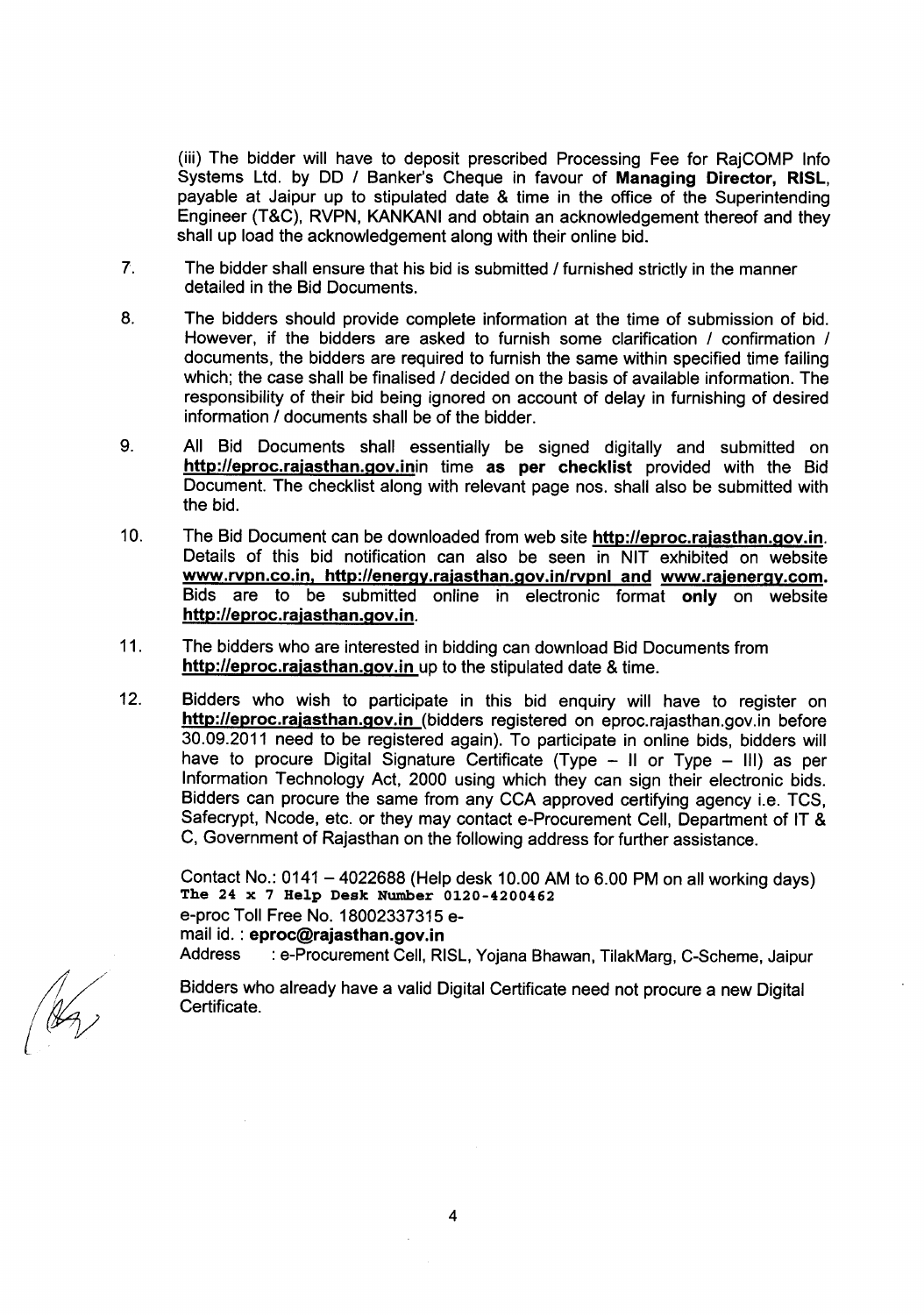#### **CHECK LIST**

#### **(List of required Schedules** *I* **documents to be submitted online duly signed digitally by Authorized Signatory)**

|                |                                                                               | Particulars as a particulation of required document               | EN STRIST                              |  |  |  |  |
|----------------|-------------------------------------------------------------------------------|-------------------------------------------------------------------|----------------------------------------|--|--|--|--|
|                | <b>MERSON NEWSBY</b>                                                          |                                                                   | <u>S PARTING TIME </u><br>an sering Sh |  |  |  |  |
|                |                                                                               |                                                                   |                                        |  |  |  |  |
|                |                                                                               |                                                                   |                                        |  |  |  |  |
|                |                                                                               |                                                                   | 1999                                   |  |  |  |  |
| 1)             | COVER - I: Details of fee / certificates for Bid Security, Bid processing fee |                                                                   |                                        |  |  |  |  |
|                |                                                                               | and Cost of Bid documents (.pdf)                                  |                                        |  |  |  |  |
|                |                                                                               | depositing<br>Proof<br><b>Bid Security</b><br>of                  |                                        |  |  |  |  |
| 1.             | Attachement-1                                                                 | (Demand Draft (DD) / Banker's Cheque) /<br><b>Bank Guarantee</b>  |                                        |  |  |  |  |
|                |                                                                               | Proof of depositing DD / Banker's Cheque                          |                                        |  |  |  |  |
|                |                                                                               | Towards e-Bid processing fee.                                     |                                        |  |  |  |  |
|                |                                                                               | Proof of depositing cost of Bid Documents                         |                                        |  |  |  |  |
|                |                                                                               | (DD / Banker's Cheque).                                           |                                        |  |  |  |  |
| 2)             |                                                                               | COVER - II : Techno- Commercial Bid (.pdf)                        |                                        |  |  |  |  |
| 1.1            | Attachment - 2                                                                | Power of Attorney (If required)                                   |                                        |  |  |  |  |
| 2.             | Attachment - 3                                                                | <b>Bidder's Eligibility and Qualification</b>                     |                                        |  |  |  |  |
|                |                                                                               | Requirement along with Memorandum of                              |                                        |  |  |  |  |
|                |                                                                               | Association & Article of Association and                          |                                        |  |  |  |  |
|                |                                                                               | Annual report of last five financial years                        |                                        |  |  |  |  |
|                |                                                                               | Deviations (Schedule - H)                                         |                                        |  |  |  |  |
|                |                                                                               | Declaration form as per RTPP Rules                                |                                        |  |  |  |  |
|                |                                                                               | 2013.(Schedule-I)                                                 |                                        |  |  |  |  |
|                |                                                                               | Performance Certificate in respect of                             |                                        |  |  |  |  |
|                |                                                                               | maintenance of S/S in Schedule-G                                  |                                        |  |  |  |  |
|                |                                                                               | Other information required to be submitted                        |                                        |  |  |  |  |
|                |                                                                               | in various Schedules as mentioned at                              |                                        |  |  |  |  |
|                |                                                                               | Clause 13.2 of ITB.                                               |                                        |  |  |  |  |
| 3)             |                                                                               | COVER - III : Financial / Price Bid / BOQ (.xls) and Bid Form pdf |                                        |  |  |  |  |
|                | <b>Bid Form</b>                                                               | For Price Bid (Schedule-K)                                        |                                        |  |  |  |  |
| $\overline{2}$ | <b>Price Bid</b>                                                              | Schedule - L                                                      |                                        |  |  |  |  |

1. Please indicate Page no. of related document / proof submitted to evaluate the bid.<br>2. All documents should be submitted online in PDF format only except BOQ.

- 2. All documents should be submitted online in PDF format only except BOQ.<br>3. All the required information shall be furnished strictly in prescribed Schedu
- All the required information shall be furnished strictly in prescribed Schedules / formats only. Any information other than the prescribed schedules / formats shall not be entertained. The bid shall be evaluated on the basis of information furnished in the prescribed Schedules / Formats.
- 4. Each documents to be uploaded on or before due date shall be signed and stamped on each page by the authorized person of company.
- 5. The Owner may advise any bidder to furnish the documents in original or copy duly attested by Notary as the case may be for verification, in physical form on short notice of three days.

 $\mathscr{A}^+$ *Lk*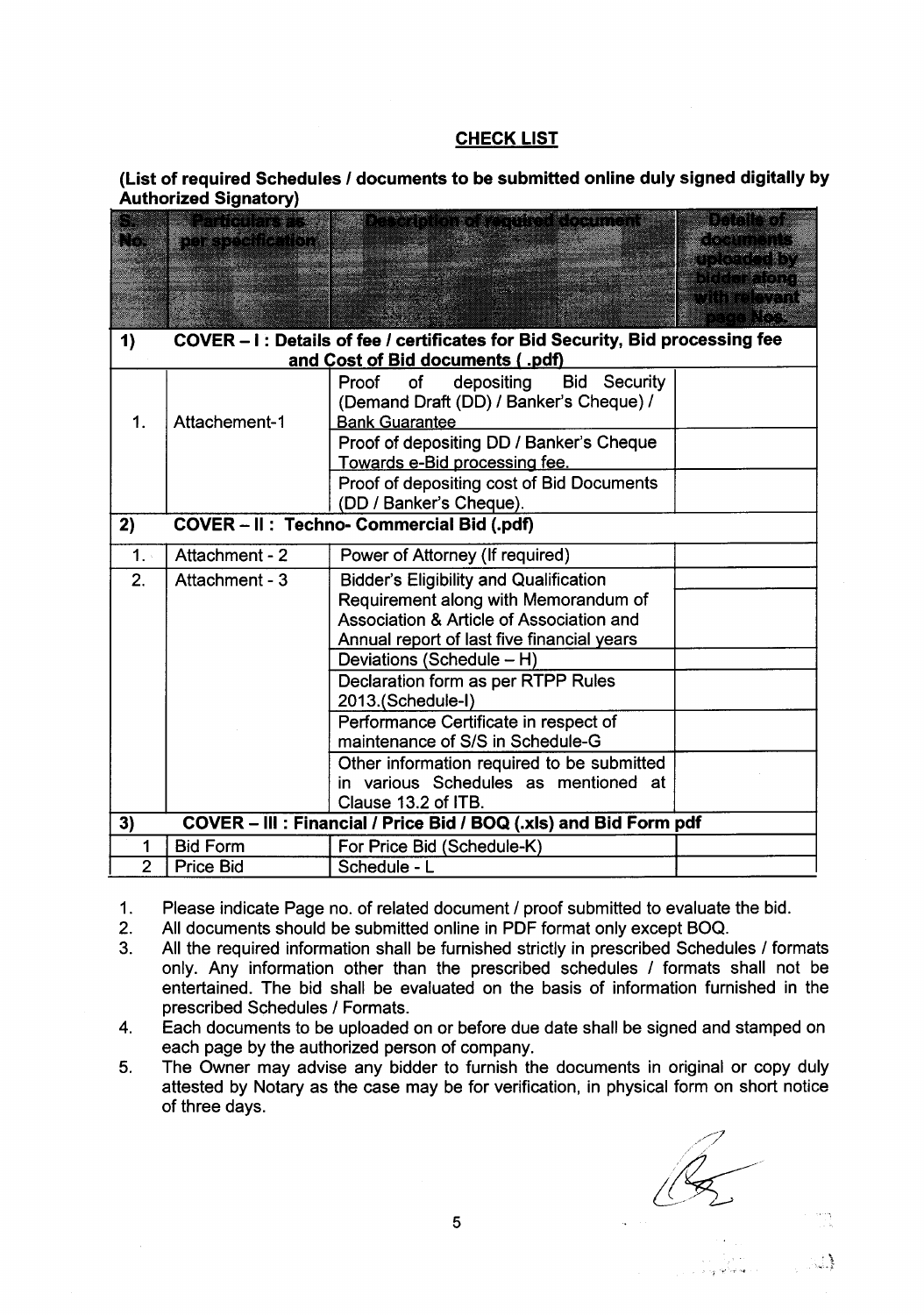## OFFICE OF THE SUPERINTENDING ENGINEER(T&C) KANKANI, NPH, JODHPUR·342003.

## COST ESTIMATE FOR MAINTENANCECLUSTER(HQ220 KV GSS BALI) OF 220 KV AND 132 KV GSS UNDER SE (T&C) KANKANI(BASE RATE AS PER BSR· 2017)

| <u>Sr. No.</u>                            | Name of GSS                  | <b>Cost Estimate for One</b><br>year | <b>Cost Estimate for Three year</b> |  |
|-------------------------------------------|------------------------------|--------------------------------------|-------------------------------------|--|
|                                           |                              |                                      |                                     |  |
| 1                                         | 220 KV GSS BALI              | 1026689                              | 3080067                             |  |
| $\overline{2}$                            | 132 KV GSS FALNA             | 389048                               | 1167144                             |  |
| 3                                         | 132 KV GSS SUMERPUR          | 576675                               | 1730025                             |  |
| 4                                         | 132 KV GSS RANI              | 395282                               | 1185846                             |  |
| 5                                         | 132 KV GSS TAGORE NAGAR PALI | 463381                               | 1390143                             |  |
| <b>TOTAL</b>                              |                              | 2851075                              | 8553225                             |  |
| <b>EXTRA MANPOWER</b>                     |                              | 80000                                | 240000                              |  |
| <b>BREAKDOWN MAINTENANCE</b>              |                              | 50000                                | 150000                              |  |
| <b>VEHICLE EXPENCES</b>                   |                              | 300000                               | 900000                              |  |
| <b>CONSUMABLES</b>                        |                              | 100000                               | 300000                              |  |
| <b>GRAND TOTAL</b>                        |                              | 3381075                              | 10143225                            |  |
| GST @ 18% ON ABOVE                        |                              | 608594                               | 1825781                             |  |
| <b>GRAND TOTAL INCLUDING GST</b>          |                              | 3989669                              | 11969006                            |  |
|                                           |                              |                                      |                                     |  |
|                                           | $EMD @ 2\% ON ABOVE$         | 79793                                | 239380                              |  |
|                                           |                              |                                      |                                     |  |
| <b>TENDER FEES = RS 5000/- + GST@ 18%</b> |                              |                                      |                                     |  |

 $\sum$